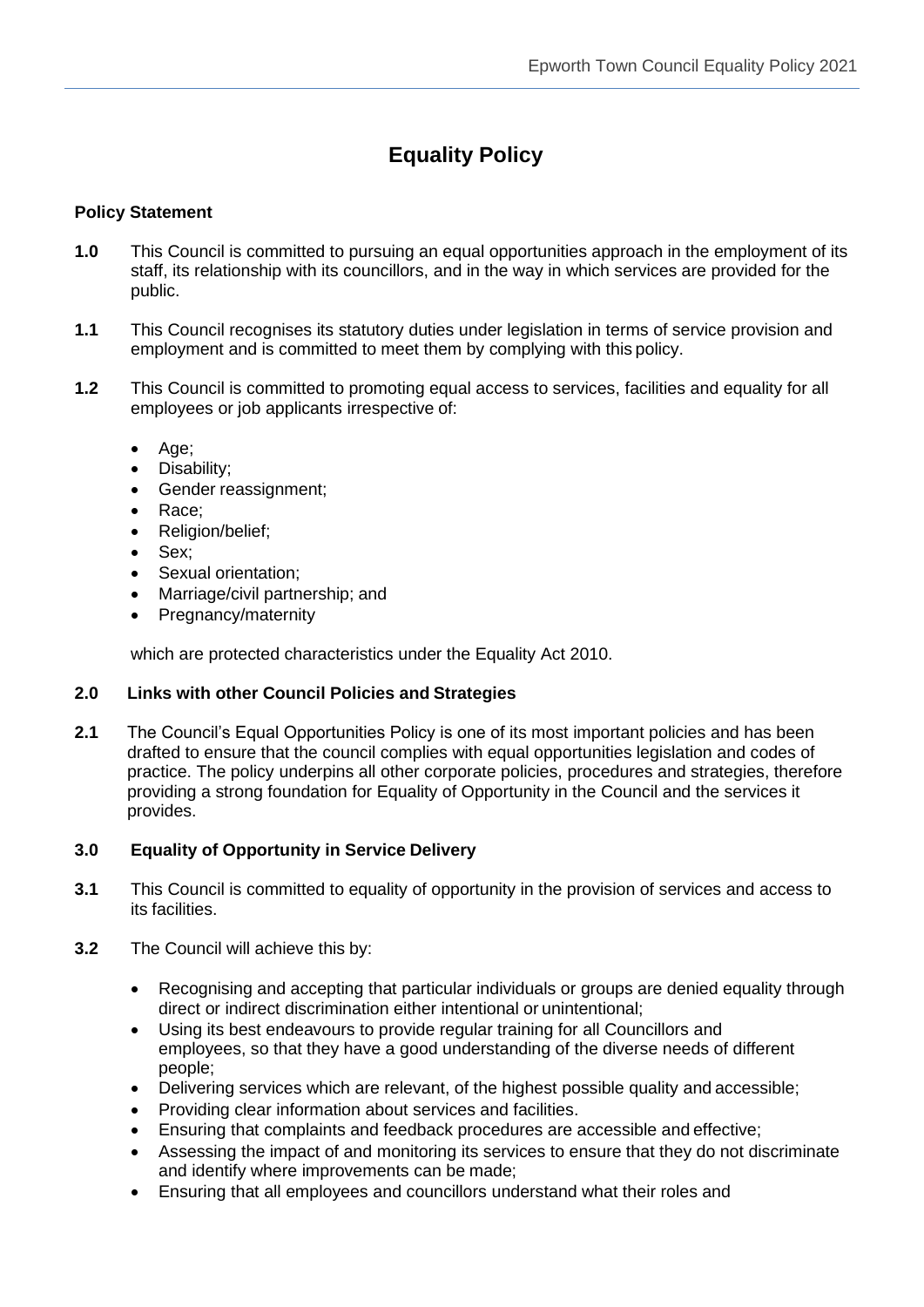responsibilities are in relation to equality in service provision.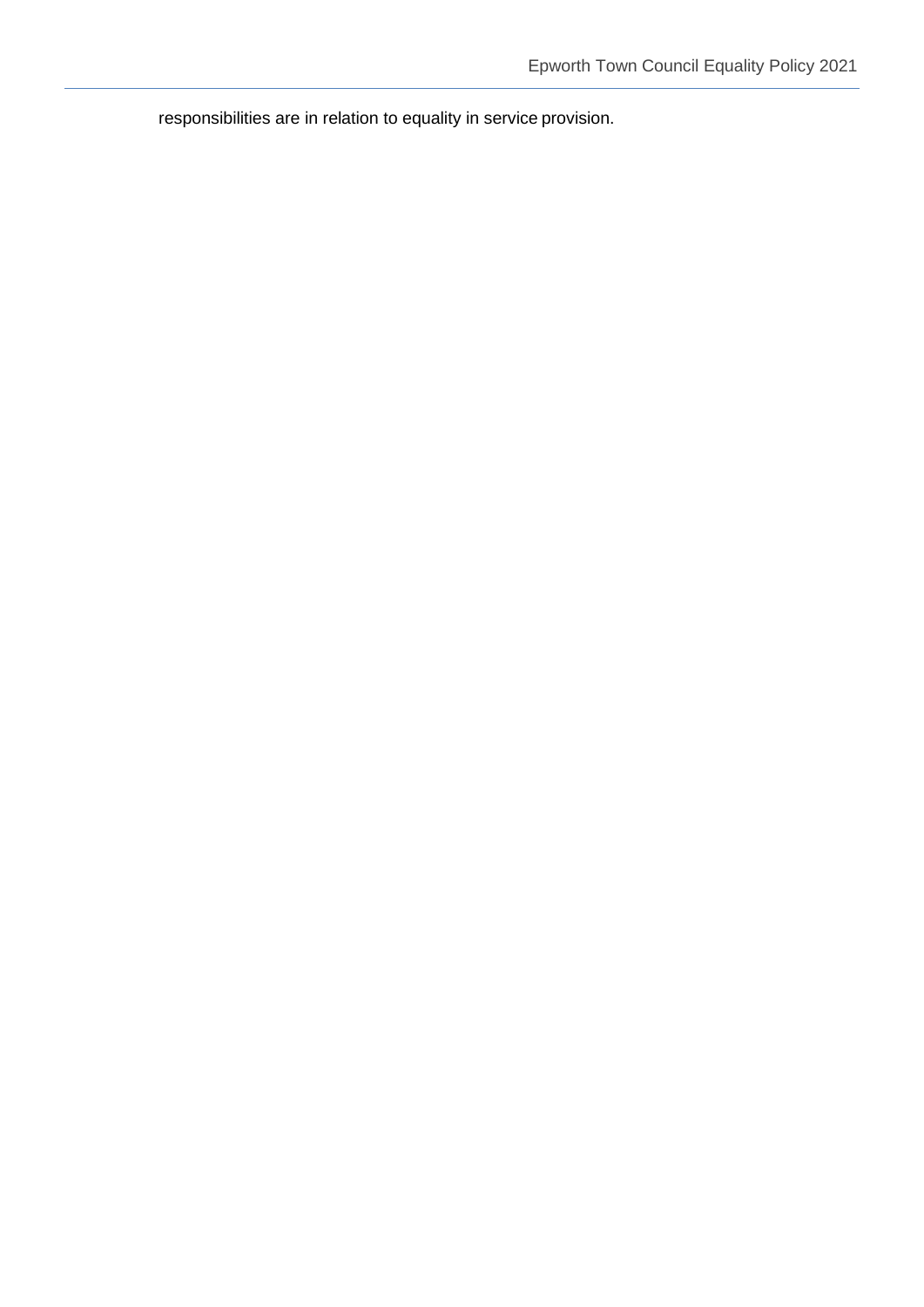## **4.0 Equality of Opportunity in Employment, Training and Organisational Development**

- **4.1** This Council is committed to providing equality of opportunity. All employees will have a part to play in achieving this and the Council will ensure that individuals are aware of their personal responsibility to follow and support the Equal Opportunities Policy.
- **4.2** This policy applies to all councillors and also to all employees, whether full-time, part-time, fixed term contract, agency workers or temporary staff, volunteers and all job applicants. This policy has particular relevance to those concerned with recruitment, training and promotion.
- **4.3** No employee or prospective employee should receive unfair or unlawful treatment due to age, disability, gender reassignment, race, religion/belief, sex, sexual orientation, marriage/civil partnership, and pregnancy/maternity. This Council will seek to identify and act upon unlawful discrimination, which denies individual opportunity on anyone falling within the criteria mentioned above. Employees and applicants have the right to complain about unfair discrimination through the appropriate procedures.
- **4.4** The Council will achieve this by:
	- Ensuring that its recruitment and selection policies and procedures are equitable and fair so that the best people are appointed to deliver its services;
	- Only considering applicants for jobs on the basis of their relevant experience, skills and abilities (unless a genuine occupational qualification exists for specific posts)
	- Ensuring that all employees receive fair and equal treatment in relation to their employment, regardless of whether they are part-time, full-time, or employed on a temporary basis;
	- Ensuring that employment policies and opportunities are of the highest possible quality, therefore equality, equity and consistency are embedded in practices, pay and conditions;
	- Making sure that equal consideration is given to people's needs and develop flexible and responsive employment opportunities to tackle those needs;
	- Encouraging and supporting employees to reach their full potential within the resources the Council has available to it;
	- Taking appropriate action against incidents of harassment, bullying or discrimination and offering support and advice to victims or witnesses to incidents; and
	- Taking disciplinary action against employees who discriminate against people who work for the Council or who seek employment with the Council.

## **5.0 Contractors and Suppliers**

- **5.1** This Council will consider the equal opportunities compliance, so far as is reasonably practicable, that all contractors and suppliers carrying out work on behalf of the Council have the appropriate policies and working practices in place to ensure Equality of Opportunity and comply with the requisite equality legislation and guidance (*council to request copies as part of tendering process*).
- **5.2** The Council will ensure, so far as is reasonably practicable, that:
	- Contractors and providers have employment policies, procedures and practices that do not discriminate; and
	- Monitor whether contracts and commissioning arrangements meet these equality commitments.

## **6.0 Management and Supervision of this Policy**

## **6.1** Council and Committees

Strong leadership is essential to ensure that this policy is embedded at strategic and service delivery levels of the Council. Whilst the Council will be ultimately responsible for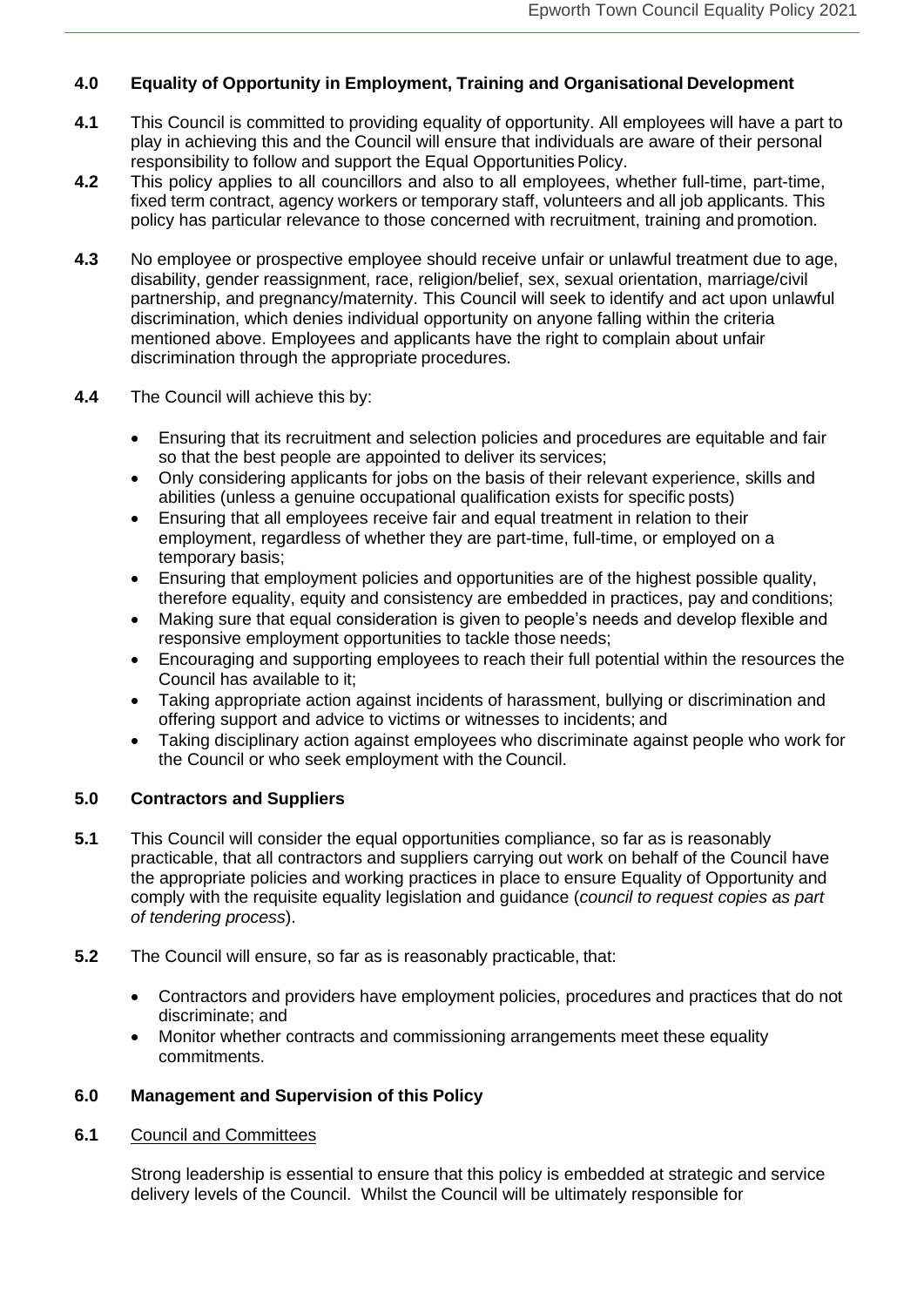implementation of this policy, the Personnel Committee (and the clerk where appropriate) will have responsibility in respect of recruitment, employment and staff performance and management issues.

#### **6.2** Councillors

It is the responsibility of all councillors to undertake training in this area and to ensure they keep their knowledge updated.

Councillors have overall responsibility for the direction and scrutiny of this policy and will ensure that the principles of fairness and equality guide the decision making process.

#### **6.3** Clerk

The Clerk will undertake relevant training in this area to ensure they keep their knowledge updated:

- Ensure that within devolved areas of responsibilities, the standards established within this policy are followed;
- Advise the Council on changing legislative standards as regards this policy.

#### **6.4** Councillors and Employees

Must:

- Co-operate with any measures introduced to ensure equal opportunities;
- Report any suspected discriminatory acts or practices;
- Not persuade or attempt to persuade others to practice unlawful discrimination;
- Not victimise anyone as a result of them having reported or provided evidence on discrimination;
- Not harass, abuse or intimidate others on account of their race, gender etc.;
- Not pressurise job applicants in an attempt to discourage them from applying for or taking up a post.

#### **6.5** Breaches of Policy

Employees:

Any breach of the Equal Opportunities Policy will be dealt with through the disciplinary procedure. Serious offences such as harassment and victimisation may be treated as gross misconduct.

Councillors:

Any breach of the equal opportunities policy may result in a referral under the Code of Conduct.

## **7.0 Complaints**

- **7.1** Any employee who has a concern regarding the application of this policy should make use of the Council's grievance procedure.
- **7.2** A member of the public or a member of the Council who has a concern regarding the application of this policy should make use of the Council's complaints policy.

## **7.3** Existing Employees

Employees wishing to raise a grievance alleging unlawful discrimination during an internal selection procedure should do so in accordance with council policies.